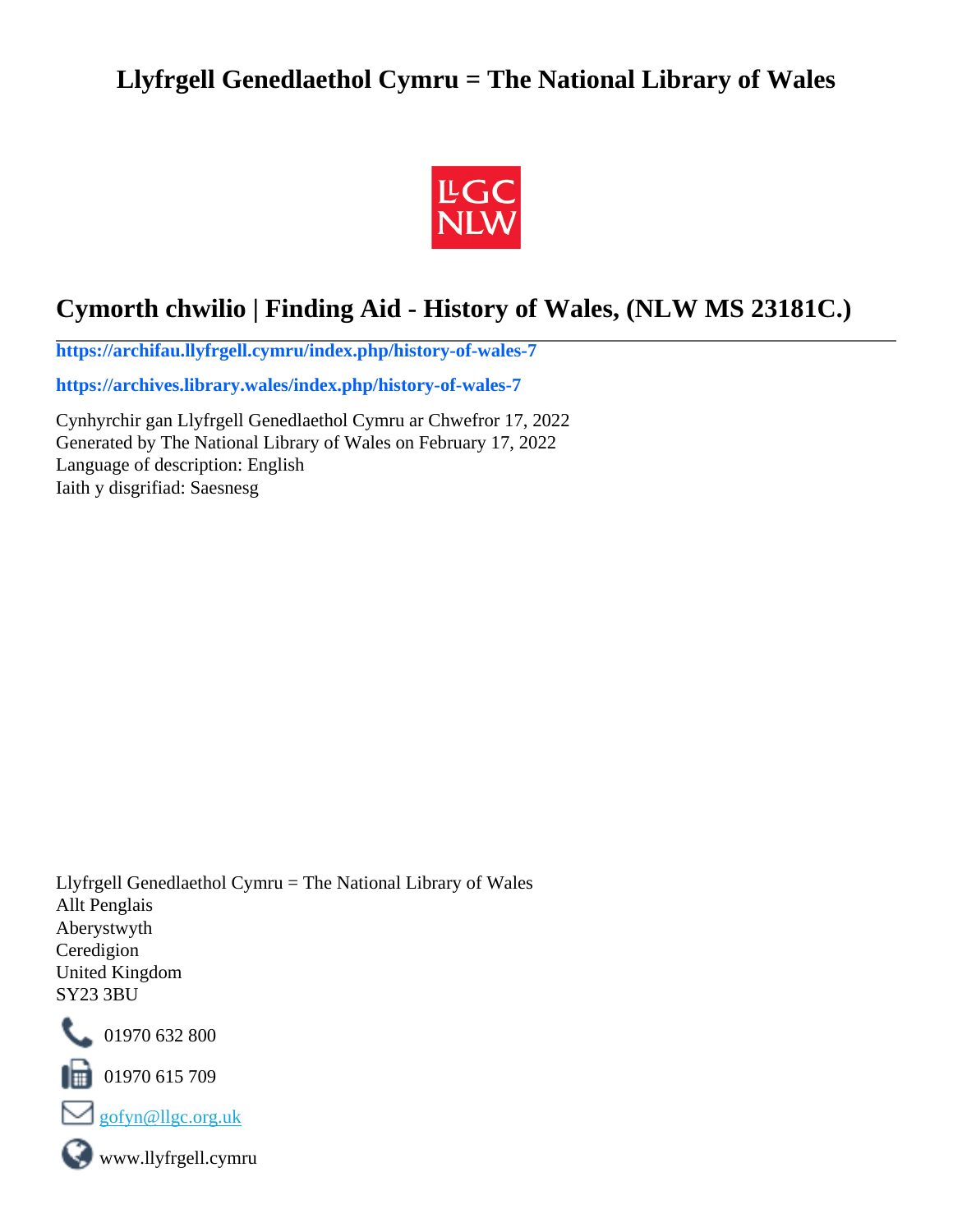# Tabl cynnwys | Table of contents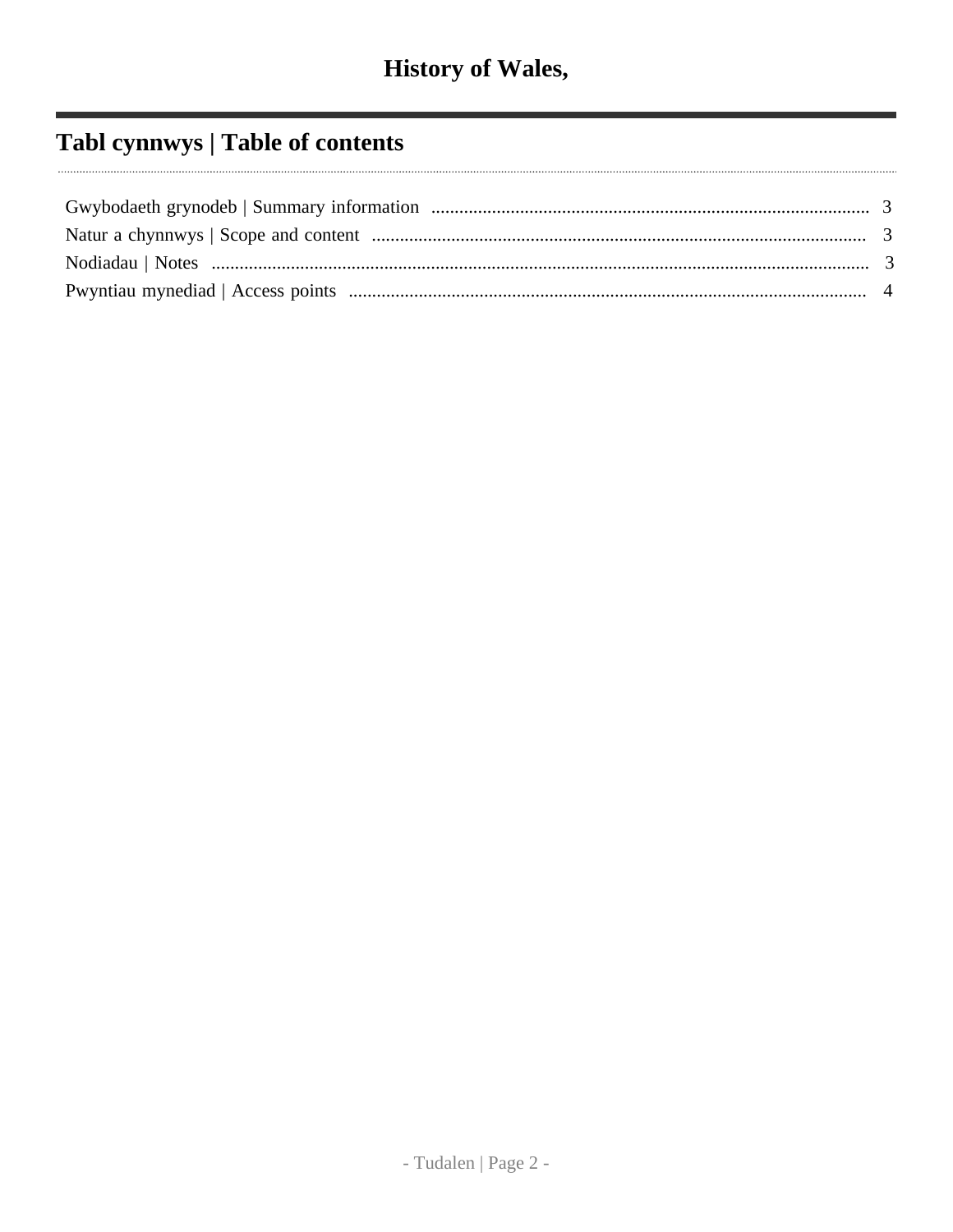## <span id="page-2-0"></span>**Crynodeb o wybodaeth | Summary of information**

| <b>Lleoliad   Repository:</b>                                                       | Llyfrgell Genedlaethol Cymru = The National Library of Wales |
|-------------------------------------------------------------------------------------|--------------------------------------------------------------|
| <b>Teitl   Title:</b>                                                               | History of Wales,                                            |
| Cod cyfeirnod  <br><b>Reference code:</b>                                           | <b>NLW MS 23181C.</b>                                        |
| Virtua system control<br>number [alternative]:                                      | vtls004628802                                                |
| <b>Dyddiad</b>   Date:                                                              | 1896, [c. 1970] / (dyddiad creu $\vert$ date of creation)    |
| Disgrifiad ffisegol  <br><b>Physical description:</b>                               | xiii, 256 ff.; 260 x 205 mm.<br>Guarded and filed.           |
| Lleoliad ffisegol  <br><b>Physical location:</b>                                    | ARCH/MSS (GB0210)                                            |
| Dyddiadau creu,<br>golygu a dileu   Dates<br>of creation, revision<br>and deletion: | February 2009.                                               |
| <b>Nodyn</b>   <b>Note</b><br>[generalNote]:                                        | Title based on contents.                                     |
| Nodyn   Note<br>[generalNote]:                                                      | Preferred citation: NLW MS 23181C.                           |

## <span id="page-2-1"></span>**Natur a chynnwys | Scope and content**

An essay on the history of Wales by an unidentified author, 'Historicus', 1896, together with a related letter, [c. 1970], from Prys T. J. Morgan to Ralph A. Griffiths.

## <span id="page-2-2"></span>**Nodiadau | Notes**

#### **Nodiadau teitl | Title notes**

#### **Ffynhonnell | Immediate source of acquisition**

Sir Alun Talfan Davies; Penarth; Donation; 1993